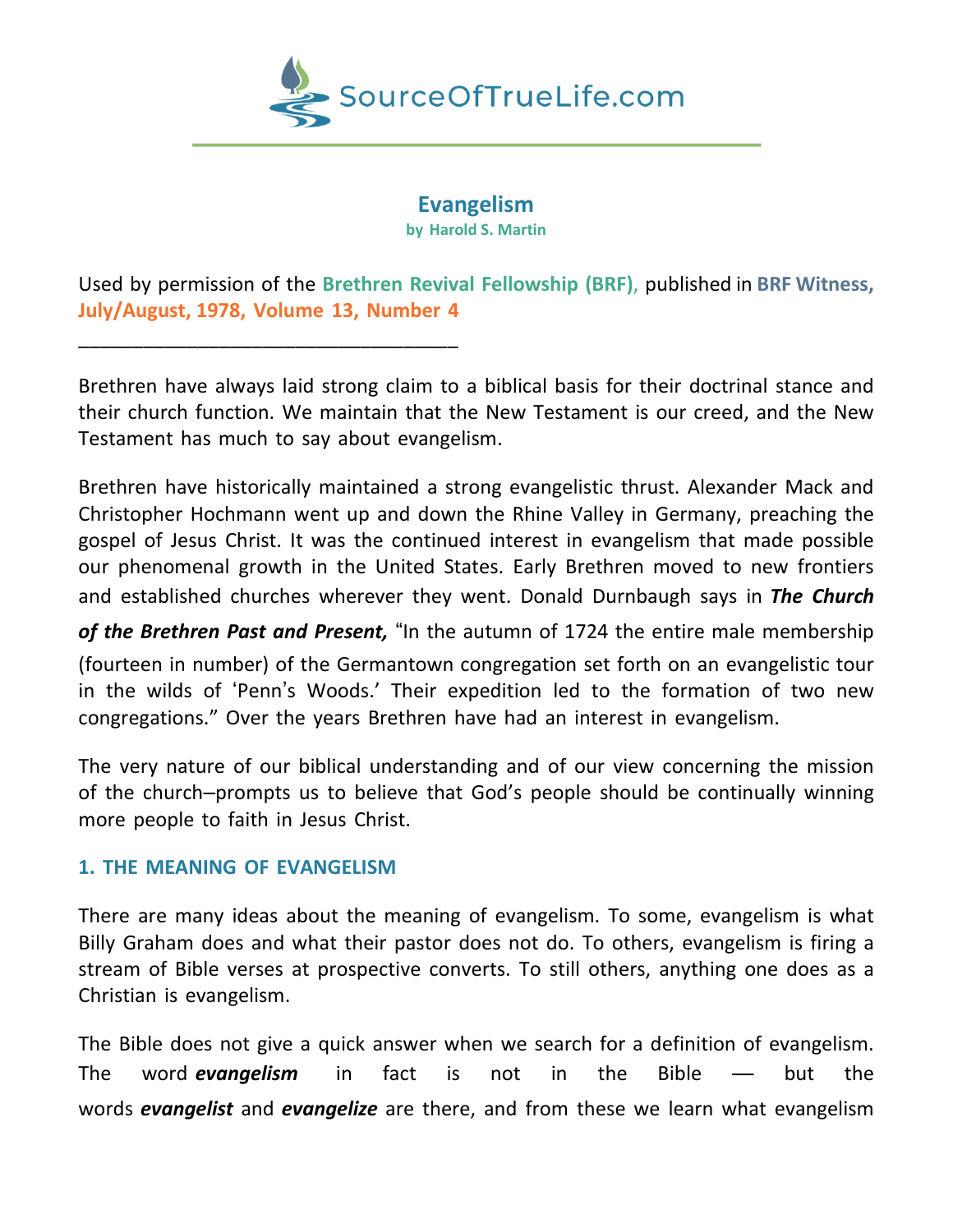is. The Greek word *euaggelizo* means "to preach, to proclaim the good tidings, to tell the good news." The angels evangelized. They brought "good tidings of great joy" **(Luke 2:10).** Jesus evangelized. He preached the "glad tidings of the kingdom of God" **(Luke 8:1).** Paul evangelized.

He said, "I have preached to you the gospel" **(2 Corinthians 11:7).** Philip evangelized. He "preached unto him Jesus" **(Acts 8:35).** Evangelism in the Bible, then, was a ministry of the spoken word. Evangelism means "to make known the message of the gospel."

Evangelism is not the mere testimony of a good, consistent life. The quiet, pervasive influence of the Christian life is necessary — but it is not evangelism. Being friendly, helpful, and neighborly may be a necessary *preparation* for evangelism, but it is no *substitute* for evangelism. Christianity cannot be radiated; truths about God and his Son have to be communicated. Good deeds do not convey the actual content of the gospel; the good news must be expressed in words. Evangelism, then, is the specific, articulate presentation of the message that Christ's death upon the cross propitiates (turns away) God's wrath which abides upon man in his unregenerate state **(Romans 3:25; John 3:36).** Evangelism is the presenting of Jesus Christ, so that men will accept Him as their Savior from the guilt and power of sin and declare Him Lord as they seek to follow Him in their daily lives.

## **2. THE MOTIVATION FOR EVANGELISM**

Christians are motivated to share the Good News primarily because our Lord *commands* us to evangelize. The heart of the Great Commission in **Matthew 28:19- 20** is "Go therefore and make disciples of all nations." The command in **Acts 1:8** is "Ye shall be witnesses unto me." At the Berlin Congress on Evangelism John R. W. Stott said: "We engage in evangelism, not necessarily because we want to, or because we choose to, or because we like to; but because we have been told to. The church is under orders. The risen Lord has commanded us to go, to preach, and to make disciples, and that is enough for Us.

We are motivated to evangelize also because men are lost **(Luke 19:10),** without hope **(Ephesians 2:12),** under condemnation **(John 3:36),** and destined for destruction **(Mark 16:16).** For some, nobody is lost in the eternal sense; nobody is really perishing; nobody is destined to spend eternity in Hell. This is a new form of an old universalism — but Jesus taught eternal punishment as well as eternal life **(Matthew 25:46).**

There is an estrangement between man and God which needs reconciliation **(2 Corinthians 5:19).** Jesus says that it is sin that defiles us and cuts us off from God **(Mark 7:14-23; Isaiah 59:12).** Something happened in the Garden of Eden that blighted the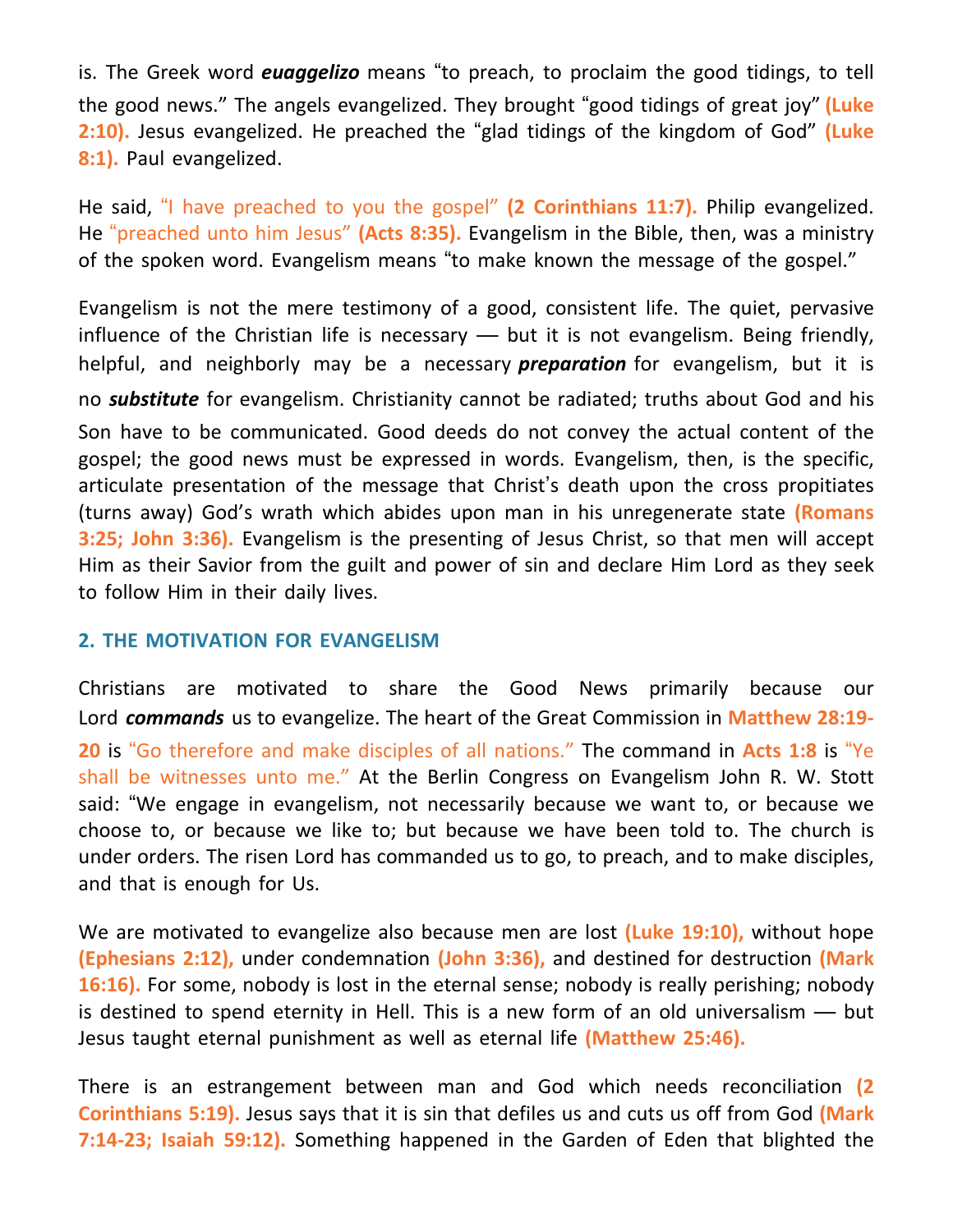entire human race **(Romans 5:12).** As a result, the whole human family is spiritually dead **(Ephesians 2:1)** and is under the grip of sin **(Galatians 3:22).** Therefore, man needs to be shown the depth of his depravity and the extent to which he has fallen short of the expectation of God.

Francis Schaeffer in his book, *Death in the City*, discusses the question, "What would you do if you met a really modem man on a train and you had just an hour to talk with him about the Gospel?" Schaeffer says, "I would spend forty-five or fifty minutes to really show him his dilemma; to show him that he is even more dead than he thinks he is; that he is morally dead because he is separated from the God who exists. Often it takes a long time to bring a person to the place where he understands the negative. And unless he understands what's wrong, he will not be ready to listen to and understand the positive."

The evangelist, then, is motivated by the bad news that every person in his natural state is a fallen, sinful creature who stands in need of a complete transformation. He knows that sin has brought God's displeasure, and "knowing therefore the terror of the Lord, we persuade men" **(2 Corinthians 5:11).**

The doctrine of the return of Christ has also been one of the great motivating factors in evangelism. The day of salvation is "now" **(2 Corinthians 6:2).** Jesus said there is a night coming "when no man can work" **(John 9:4).** The second coming of Jesus Christ is the blessed hope of every believer **(Titus 2:13),** and to desire others to share in that hope becomes an impelling motive for evangelism.

## **3. THE MESSAGE IN EVANGELISM**

The evangelistic message is centered uniquely in a Person — the Lord Jesus Christ. He is the way and the truth and the life. The Scriptures say that when Philip the evangelist encountered the Ethiopian eunuch, he "preached unto him Jesus" **(Acts 8:35).** Paul's own testimony to the church at Corinth was: "For I determined not to know anything among you, except Jesus Christ, and him crucified" **(1 Corinthians 2:2).** Paul was thoroughly trained in the school of the Torah at Jerusalem, and well versed in Hellenistic culture as a result of his training in Tarsus — but his one and only concern was to bear witness to Jesus Christ and His death upon the cross for the sake of all people.

The evangelistic message offers a remedy for man's alienation from God. The good news is that the death of Jesus has become a bridge between a holy God and a sinning people **(I Timothy 2:5-6),** and that His blood propitiates God's wrath for those who accept Him with a saving faith. The writer of Hebrews says, "So Christ was once offered to bear the sins of many" **(Hebrews 9:28).** Jesus himself said, "For this is my blood of the new testament, which is shed for many for the remission of sins" **(Matthew 26:28).**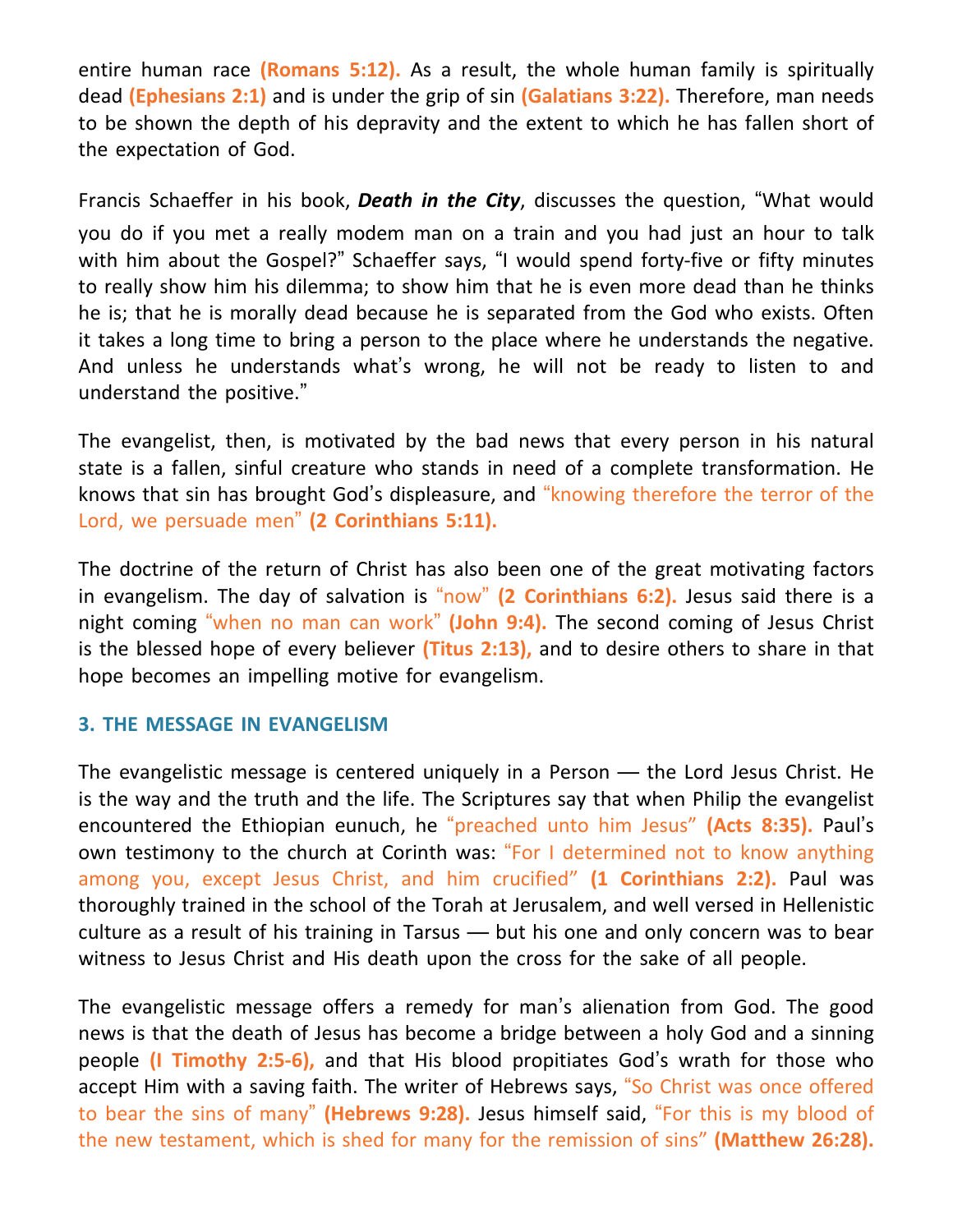**Romans 3:25** says of Jesus Christ: "Whom God hath set forth to be a propitiation through faith in his blood, to declare his righteousness for the remission of sin." The good news is that we sinners do not have to die eternally since Jesus Christ died for us. The New Testament uses three prepositions when speaking about Christ's death: *peri* — for us; *anti* — in place of us; and *huper* — in behalf of us. Christ died for us, in place of us, and in behalf of us. The evangelist makes much of Christ's death upon the cross. The message of evangelism is that man is lost, undone, and without hope — but that Jesus Christ acted in our behalf by his death, burial, and resurrection **(I Corinthians 15: 3-4).** Christ took upon himself the penalty rightly belonging to us, so that through believing in Him, we are freed from the penalty and guilt of sin.

Jesus offers pardon and forgiveness to all who receive him through faith **(Acts 14:38- 39),** repentance **(Acts 2:38),** and baptism **(Mark 16:16).** One who accepts the new life in Christ, submits to Him as Lord. Hate is transformed into love; selfishness into sacrifice; and pride into humble dependence upon what God has done for us. Homes are changed. Money is spent for that which is bread. Barriers that alienate men from one another are broken down. The new man in Christ has turned from the power of Satan to God, and becomes as salt to the earth. The evangelistic message leads to the transformation of the individual.

## **4. THE METHODS FOR EVANGELISM**

The New Testament illustrates several methods of evangelism. We find examples of mass evangelism in the work of John the Baptist. Peter, and Stephen **(Acts 2:14-41).** We see personal evangelism by observing the thirty-five personal interviews of Jesus as recorded in the Gospels (e.g., **John 4:5-42**). Paul used dialog evangelism on Mars Hill in Athens **(Acts 17:16-34).** The early Christians practiced visitation evangelism when they went from house to house as recorded in **Acts 5:42.** And then there was literary evangelism as seen in the writing of the Gospels of John and Luke **(John 20:31).**

The most common and perhaps the most effective biblical method of evangelism is the sharing of the Good News on a person-to-person basis as we come in contact with others. Sometimes just being a friend or listening to another person's troubles becomes a point of contact. It is usually best not to pounce upon a prospect and start off on him. It is best to wait for an opportunity to open. Some think we should give the unbeliever a "believe-or-be-damned" ultimatum, but witnessing is relating to persons, and people have feelings. We need to take their feelings into consideration.

Traveling home from Chicago on a plane, I sat beside a man who seemed to be lonely. I asked him if he had been on a business trip, or visiting relatives, or if he objected to sharing the purpose of his trip. Me told me about it; we had a general conversation: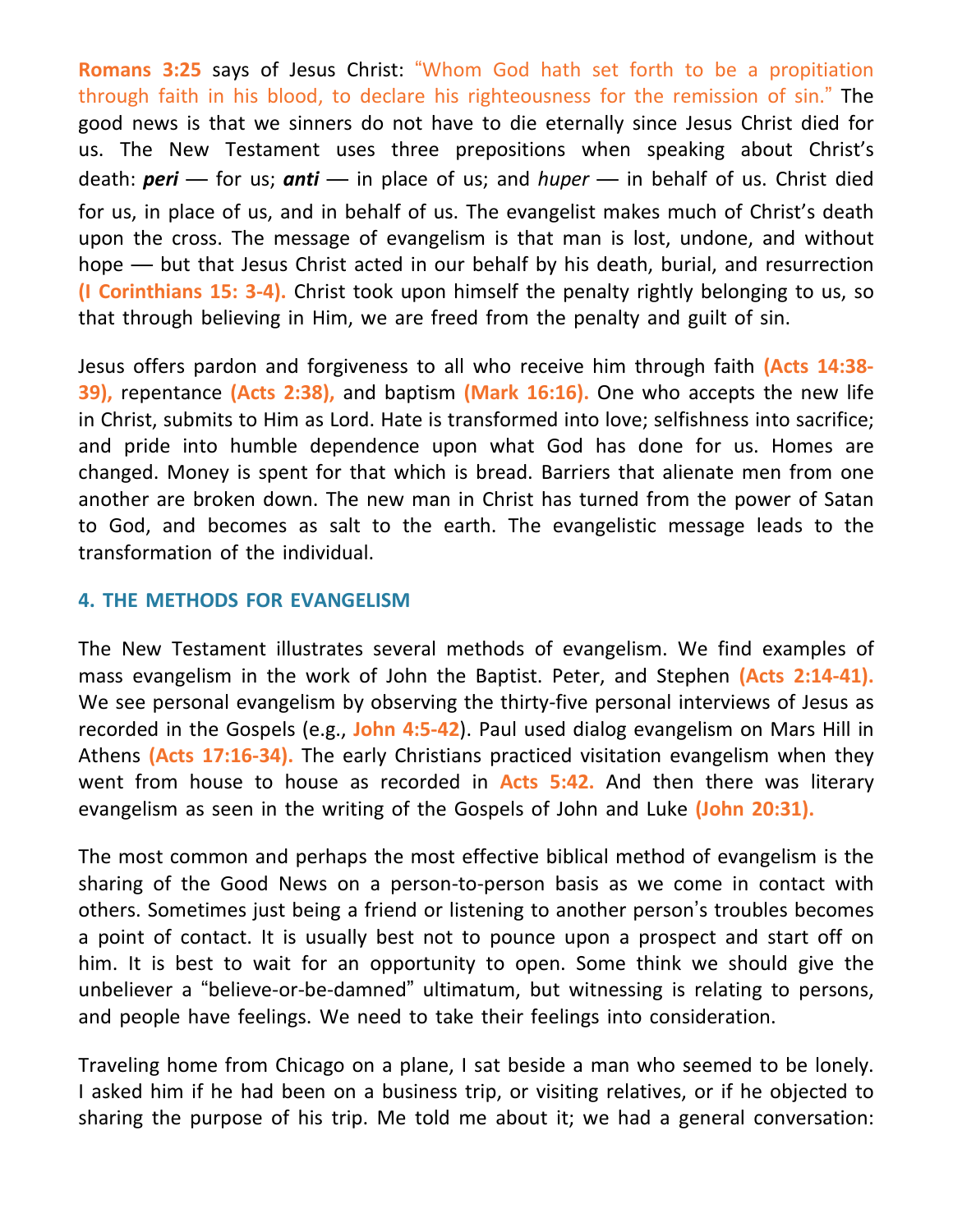and then he noticed that I was reading Billy Graham's book *World Aflame*. At about the same time, the pilot informed us that we were approaching thunderstorms and seat belts were to be fastened. God used that thunderstorm and the title of the book to provide an opportunity to share the Christian faith with a needy soul. If you have ever been on a plane flying above thunderstorms, you'll never forget it! My partner sat there and listened to what was being said, like a little boy in Sunday School.

Sometimes a wisely chosen tract can be used as a good point of contact. Hand the tract and say, "Here's something that I'm sure will help you — I hope you can read it sometime." There is probably not much value in standing at a bus station and shoving a tract into the hand of each person who passes by, or sneaking them into mailboxes, or slipping them under the windshield-wipers of automobiles on a parking lot. The most effective witness will be made to those whom we contact day after day at home or at work. This is why each of us — and not merely the preacher — should be an evangelist.

Most readers of this brochure come in contact with scores of people every week who scarcely know a preacher. But they know you. You work at the same place of employment, under the same boss, and with the same pressures. There's not another person in all the world who is better equipped than you to say, "Christ is my Savior; He died for my sins; He gives me a motive for living, and a hope for the future." If you are too timid to say it with words, hand him a carefully chosen tract, and say, "Here's something that helped me; I hope you'll read it sometime."

Sometimes ordinary conversation gives good opportunities for witness. For example, when folks talk about how quickly time flies — we can remind them that we have just 25,550 *days* at the most, and then we face eternity. But if ordinary conversation does not lead to an opportunity for witness, one can ask several questions. You can say, "By the way, do you have any interest in spiritual things?" And then (regardless of the answer given), say, "Suppose someone were to ask you 'What is a Christian?' — what would you say?" Notice that the question does not pin the person down; it is not saying that he is not a Christian; it is simply an appropriate question that can turn the conversation into channels discussing one's spiritual welfare.

Witnessing is something we learn by doing. Each time we talk about the Christian life, we become more at ease. We learn by experience. We profit from past mistakes. We can build upon strong points gradually discovered.

A tragic note is that vast numbers of church members could not witness to their faith if they wanted to, because they *have* no genuine faith. The methods churches use in receiving new members usually require a minimum of commitment, and many smoothly slip into church membership thinking of the church simply as a nice ethical society that